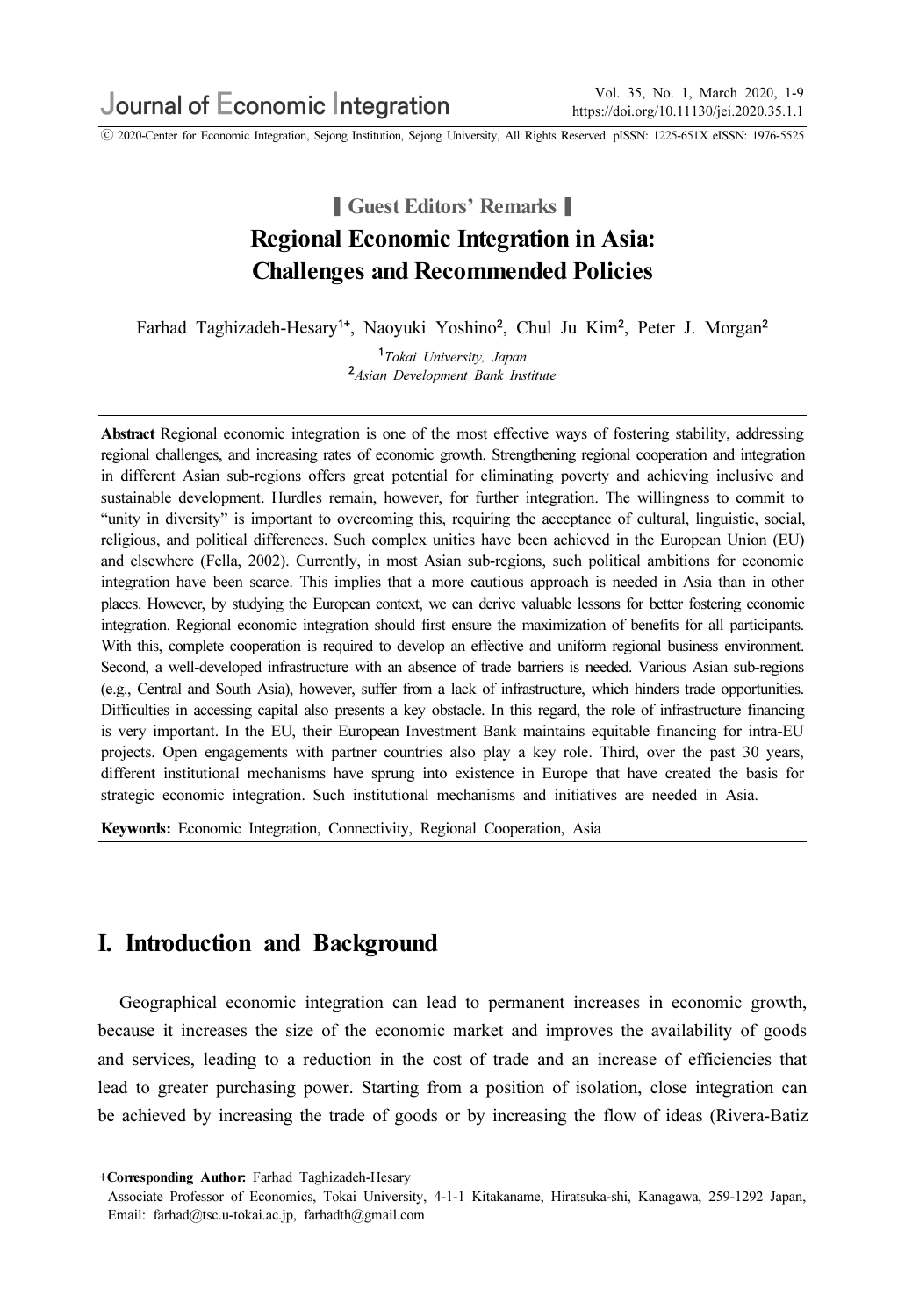and Romer 1991). According to Balassa (1961), regional economic integration is a process in which the differences and discriminations among national economies are gradually eliminated. Munakata (2006) pointed out that regionalism was institutional in nature, whereas regionalization, the process of regional economic integration, occurred by way of market development. Regional economic integration should, therefore, be examined in a broader perspective to represent all economic, political, and legal dimensions.

Economic integration can be classified into seven levels:

- 1) The first level is free trade. At this level, tariffs between member countries are significantly reduced, and some are abolished altogether. Each member country maintains its own tariffs with third-party countries. The general goal of free-trade agreements is to develop economies of scale and comparative advantages, which promote overall economic efficiency.
- 2) The second level is the custom union. At this level, member countries establish common external tariffs to third-party countries, and a common trade regime is achieved. Custom unions are particularly useful to level the competitive playing field and address problems of re-exportation.
- 3) The third level is the common market. Services and capital are free to move within member countries, creating expanding economies of scale and comparative advantages. However, each national market has its own regulations, including product standards.
- 4) The fourth level is the single market. All tariffs are removed for trade between member countries, creating a uniform (single) market. There is also free movement of labor. Monetary and fiscal policies among member countries are thus harmonized, creating a higher level of political integration.
- 5) The fifth level is the economic union, which entails a common market and a custom union. The participant countries have both common policies on product regulation, freedom of movement of goods, services, and factors of production (i.e., capital and labor). They also follow a common external trade policy.
- 6) The sixth level is an economic and monetary union, wherein a common currency is used (e.g., Euro).
- 7) The final level is the political union. This represents the most advanced form of integration with a common government, wherein the sovereignties of member countries are significantly reduced. This is only found within nation states, such as federations wherein regions have a level of autonomy from the central government (Rodrigue 2017).

Asian sub-regions exist at varying levels of economic integration, compared to Europe. Each Asian entity applies its own economic and political agenda. Apart from the Association of Southeastern Asian Nations (ASEAN), Asian economies exist in a loose cooperation scheme based on free-trade agreements. The ASEAN has created a common market, which is the third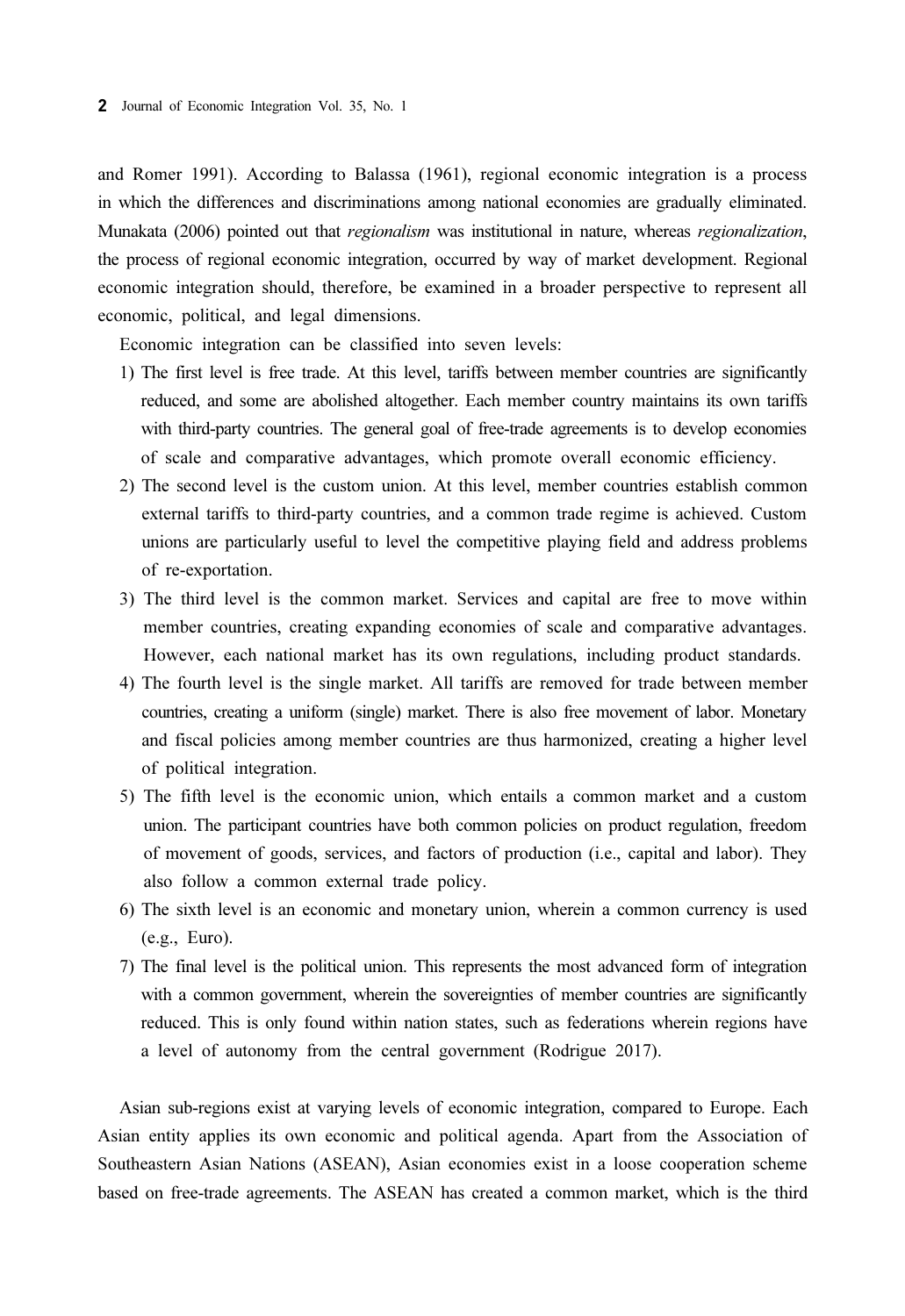level of economic integration. Europe has nearly achieved a complete political union with the European Union (EU) and their single currency.

It is important for Asian sub-regions to learn from the European experience to increase levels of regional economic integration in support of higher endogenous growth. Notably, not all successful experiences within a region are applicable to others, because of social, cultural, political, geopolitical, and economic differences.

The aftermaths of two world wars appears to have convinced Europe of the importance of integrating economies and politics. By pooling their economic resources (e.g., labor, capital, energy), they enjoy better results than via isolated governments. The EU has reaped vast economic benefits by developing common laws and increasing coordination among regional and national authorities, which further integrate regional economies. The EU also closely cooperated in security and foreign policies, state affairs, and justice measures (Taghizadeh-Hesary, 2019).

Integration in Asia is more driven by markets than by governments. Integration and cooperation among national authorities are less sophisticated. Among Asian sub-regions, Central and South Asia have the lowest levels of economic integration. Here, intra-regional trade remains low and significantly below that of Africa, the Middle East, Latin America, and Southeast Asia.

Although there are several differences between Asia and Europe, there are some important similarities between the two continents:

- Both have aspirations to achieve higher economic growth and improvements to welfare.
- Both pursue efforts to regulate over-globalization to preserve stability for civil society.

Both regions differ in similarly important aspects:

- In Asia, there is a high level of economic, social, and cultural diversity. During the development stage, it differs between developed economies (e.g., Japan and Republic of Korea) to that that are still developing. However, starting from a less divergent group, the EU has achieved high levels of relatively homogenous economies.
- In Asia, there are no such political ambitions. Thus far, there has been no willingness to relinquish sovereignties. Therefore, we should not assume that lessons drawn from the EU can simply be copied and implemented here.

#### II. Economic Integration in Europe

The process of financial and economic integration in the EU has emphasized issues related to the accessibility of public goods and the free movement of capital, labor, and market competition. Notably, internal European market development and security considerations are the main priorities for the EU. European economic integration boasts the following major economic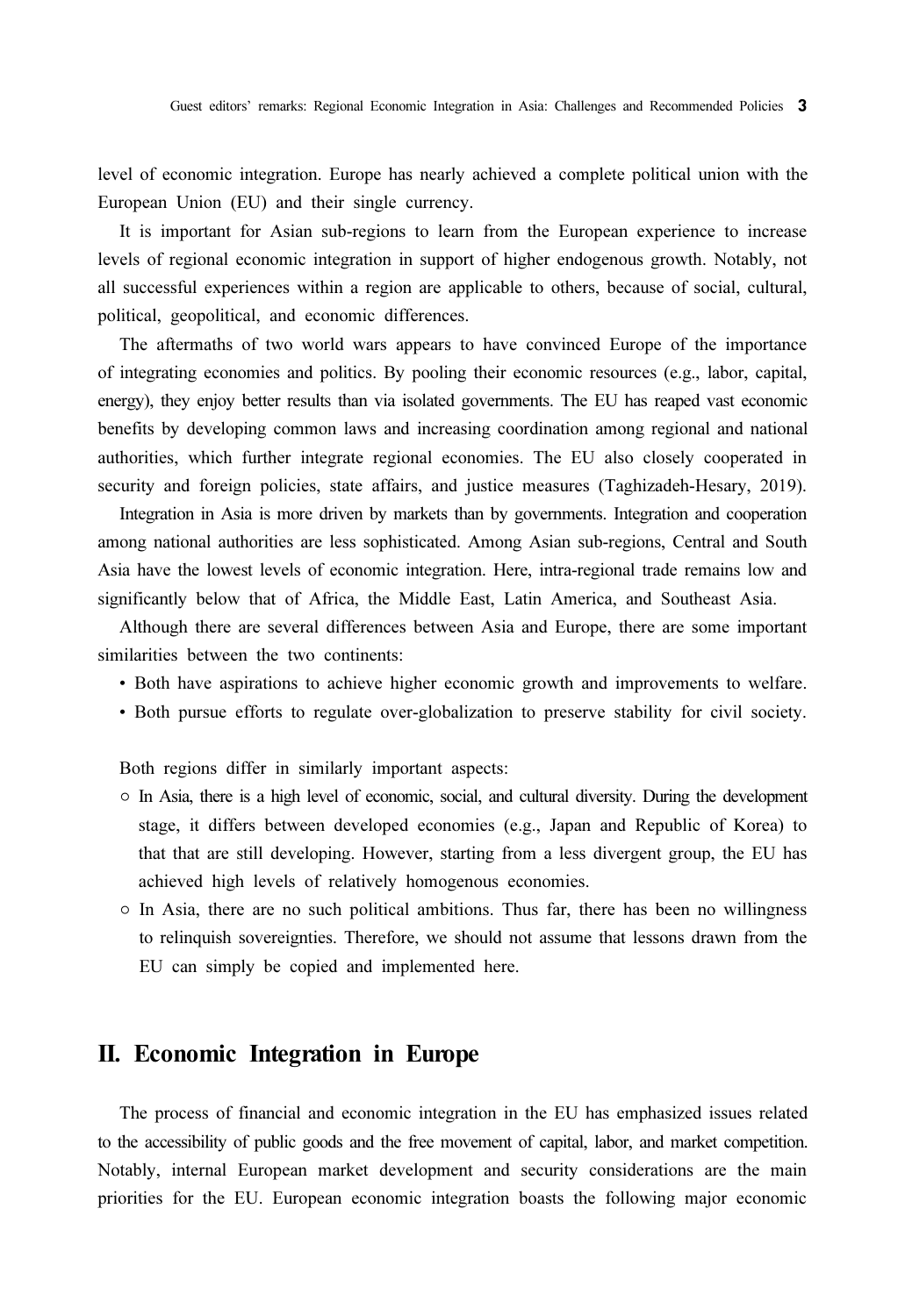4 Journal of Economic Integration Vol. 35, No. 1

achievements:

- They have created and matured a single market. The implementation of a liberalized market and a common regulatory mechanism has proceeded well, Hence, the achievement of remarkable and deep integration. Regional economic integration has empowered investors and institutions to formulate Europe-wide strategies. This has resulted in stronger developments of trade and other financial venues. Furthermore, such strategies have resulted in higher economies of scale and efficiencies for the economic integration mechanism.
- They have created an economic and monetary union and have adopted a single currency. These developments have further consolidated and accelerated their single-market mechanism. The EU has witnessed strong increases in the capitalization of stock markets and many new enterprises.
- They have created the European Central Bank (ECB), resulting from the pooling of several economic monetary policies. The ECB is the central bank of the 19 EU counties that have adopted the Euro. In areas of employment policy and structural reforms, the practice of consensus was also adopted. Furthermore, integration efforts have benefited from member-state pressures. (Taghizadeh-Hesary, Subramanian and Panchanatham (2020))

The regional economic integration process of the EU has been progressing for 5 decades. This period includes the post-war birth of economic integration and the growth of the EU. The regional economic integration of the EU have been successful in both economic and political terms. There have been, of course, failures and rising tensions with regard to European sovereign debt, national banking crises, and Brexit. Nevertheless, the benefits of institutional, political, and economic development of the EU have been significant achievements. (Taghizadeh-Hesary, 2019)

The EU initiative started with a small association of economies, most of which were at the same level of development. These countries promoted integration with neighboring countries that were at a lower economic levels. Another feature of the European integration was that economically superior countries (i.e., Germany and France) took leadership of the integration.

Another important factor behind the economic integration in the EU was its removal of trade barriers including tariffs and non-tariff measures (NTMs). The NTMs include not only border measures (e.g., quotas), it also includes domestic policies (e.g., subsidies), and similar measures whose distortionary impact on trade is felt along marketing chains (e.g., standards, distribution restrictions). Some NTMs target exports, in some cases to stimulate and in others to restrict exports (Melo and Nicita, 2018). However, even in the EU, with the superior levels of economic integration, NTMs still present challenges. Thus, authorities are continuing to take necessary measures to eliminate or incorporate distorting trade measures.1)

<sup>1)</sup> In a survey conducted by the International Trade Center in 2015 and 2016 on a sample of EU exporters (8,100 companies) across 28 countries and 26 sectors (ITC 2016), some 8,000 European exporters responded that 64%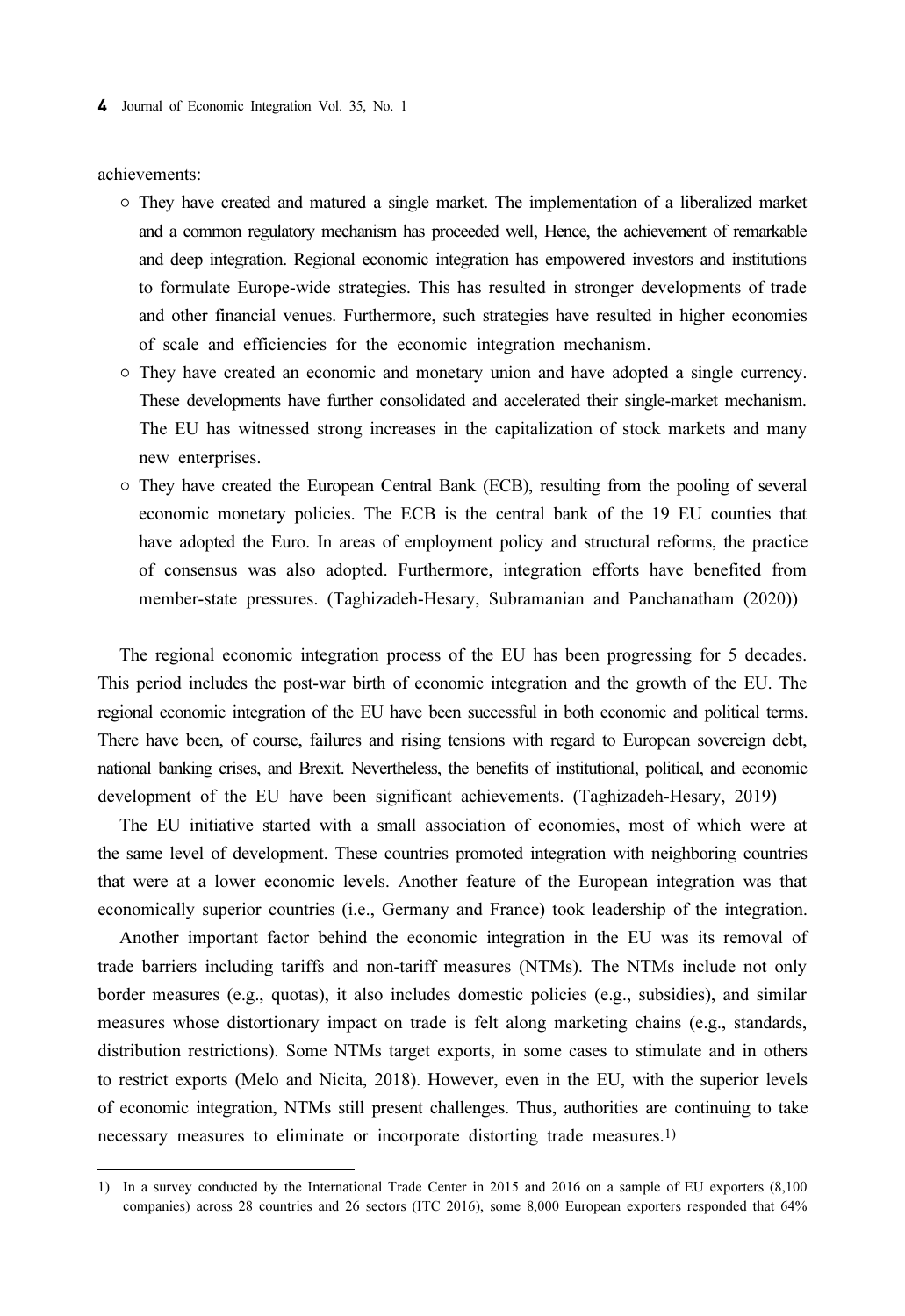A key factor behind the economic integration and connectivity of the EU is its well-developed infrastructure and the role that infrastructure investment has played. In 1958, the European Investment Bank (EIB) was created as a policy bank of the European Economic Community. Over the years, infrastructure became "top priority" with investments in the transport sector of more than 153-billion Euros between 2005 and 2015 (EIB 2016). Although the EIB focuses on intra-EU projects, engagements with partner countries under the umbrella of various initiatives also has an impact (Pascha, 2020). During the past 30 years, different institutional mechanisms and initiatives have emerged in the EU that have created the basis for the strategic re-orientation of this field.

## III. Lessons from the European Economic Integration

Over the last 2 decades, Asia has experienced higher trade and investment growth compared with other regions (even excluding data from the People's Republic of China (PRC)). Asia's export-oriented development policies, supply-chain development, and production fragmentation has deepened trade and economic integration and has facilitated economic growth. Bilateral trade agreements have proliferated since the turn of the  $21<sup>st</sup>$  century and have been the major focus of trade liberalization and international commerce. Currently, considering the United States vs. China trade war and the criticism directed at the World Trade Organization, Asian economies need to focus more on intra-Asian trade to promote regional economic integration while maintaining a positive growth rate.

There are, however, several EU experiences that ought to be considered to foster economic integration in Asia:  $\ddot{\phantom{0}}$ 

- At the regional level, cooperation in areas of investments, trade, and environment are required to strengthen and extend the ties among Asian countries. Regional cooperation is essential for making substantial progress in the regional economic integration of the financial market structures. Proper cooperation is further necessary for developing an effective and uniform regional business environment.
- The major economies of Japan, the PRC, and the Republic of Korea must take more prominent leadership roles to promote regional economic integration. The initiatives of ASEAN and ASEAN+3 have contributed towards an improved sense of community in Asia. However, such institutions have not yet achieved high political potential. The Asian economic integration progress depends on the region's ability to reduce political tensions among the Asian economies.

experienced no major regulatory obstacles in their main markets. 36% reported restrictive regulations and related obstacles that acted as important impediments to their exporting activities.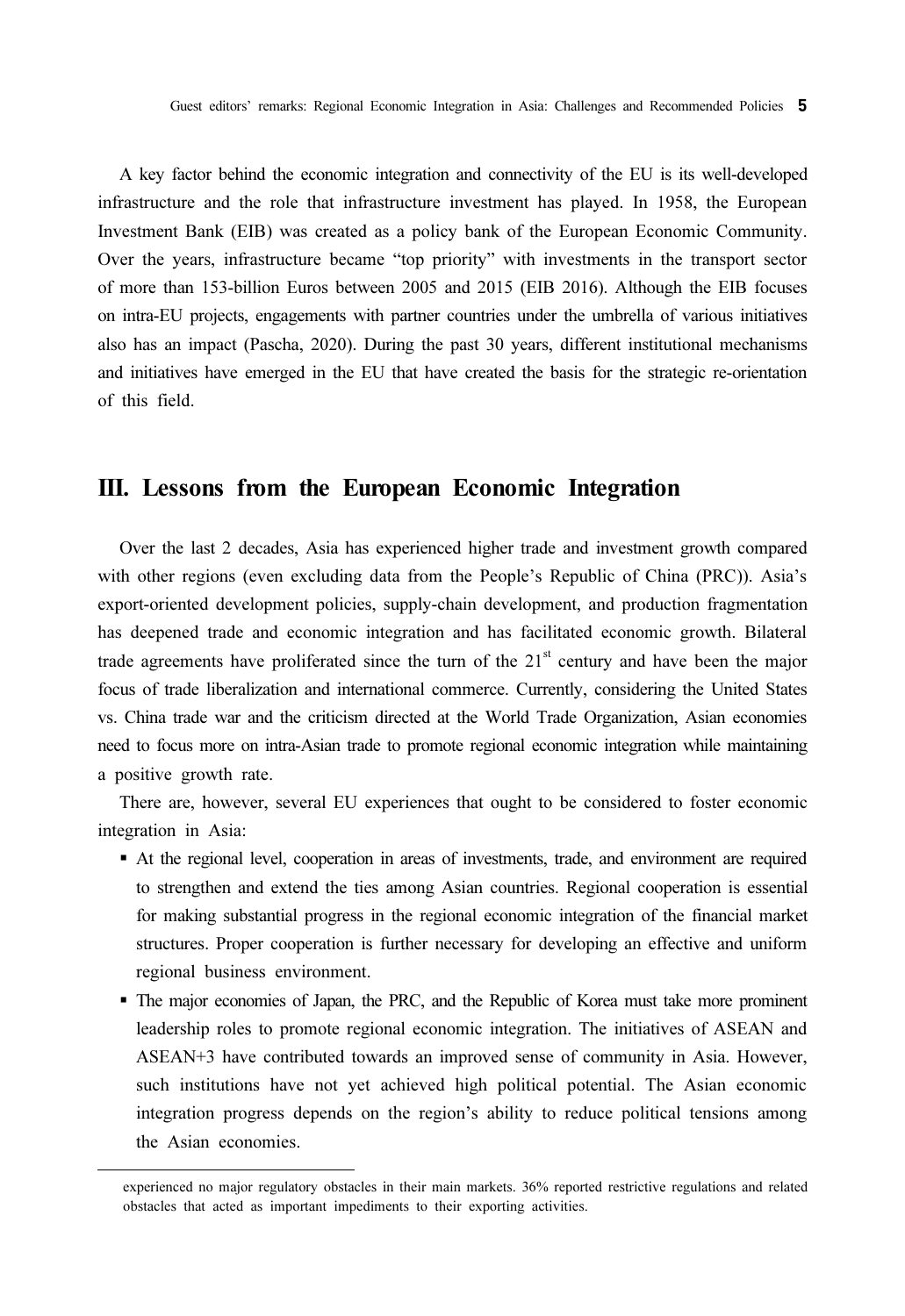- One of the key reasons behind the ease of connectivity in Europe is its well-developed infrastructure. Many Asian sub-regions suffer from an austere lack of infrastructure that impedes trade with neighboring countries. In this context, the role of infrastructure financing, such as those promulgated by well-established institutions (e.g., EIB), is critical.
- There are also intra-regional obstacles to cross-border economic interactions in the different Asian sub-regions, including high tariffs and cargo delays at borders, which impede intra-regional trade. Simultaneously, barriers are not limited to tariffs; NTMs should also be removed.

Finally, the objectives, purposes, dynamics, sequences, and forms of Asian regionalism will continue to remain distinct from those of the EU. Therefore, Asian countries should endeavor to further deepen their economic integration by fully accounting for such differences as evidenced by the practical and applicable lessons from the EU experience.

### IV. Studies in This Issue

There are nine papers about the regional economic integration of Asia and/or Europe that assess the weak and strong points to recommend proactive policies. Empirical studies have considered various aspects of economic integration (e.g., monetary, fiscal, energy, and environment).

Vidya, Prabheesh, and Sirowa used a cross-country network analysis to answer whether trade integration was leading to regionalization. Their paper empirically assessed the structural changes using a sample comprising both developed and developing 50 countries over the last 2 decades. They analyzed their trade integration, leadership, and regionalization. The major findings of the study identified that trade regionalization was primarily dominated by developed regions, trade liberalization reduced the gap between the center and the periphery. Emerging economies emerged as leaders and export hubs of goods in the global market. Trade liberalization transformed and reshaped the world trade structure. Trade liberalization did not drive the shortening geodesic distances or shrinking transport cost.

Sadat Khan examined the spillover effects of trade shocks in Central, Eastern European, and Baltic nations. He sought to understand how a trade shock in each country affected the economic growth and inflation of others in the same region? He addressed this question by comparing the spillover effects of trade shocks using a global vector autoregression model of 10 countries. The results showed that the trade spillover effects were strong in the region and positively impacted regional economic growth and inflation. However, the Czech Republic, Slovakia, and Poland played greater roles in this transmission process compared to others.

Helble and Majoe studied the role of environmental regulations as drivers of international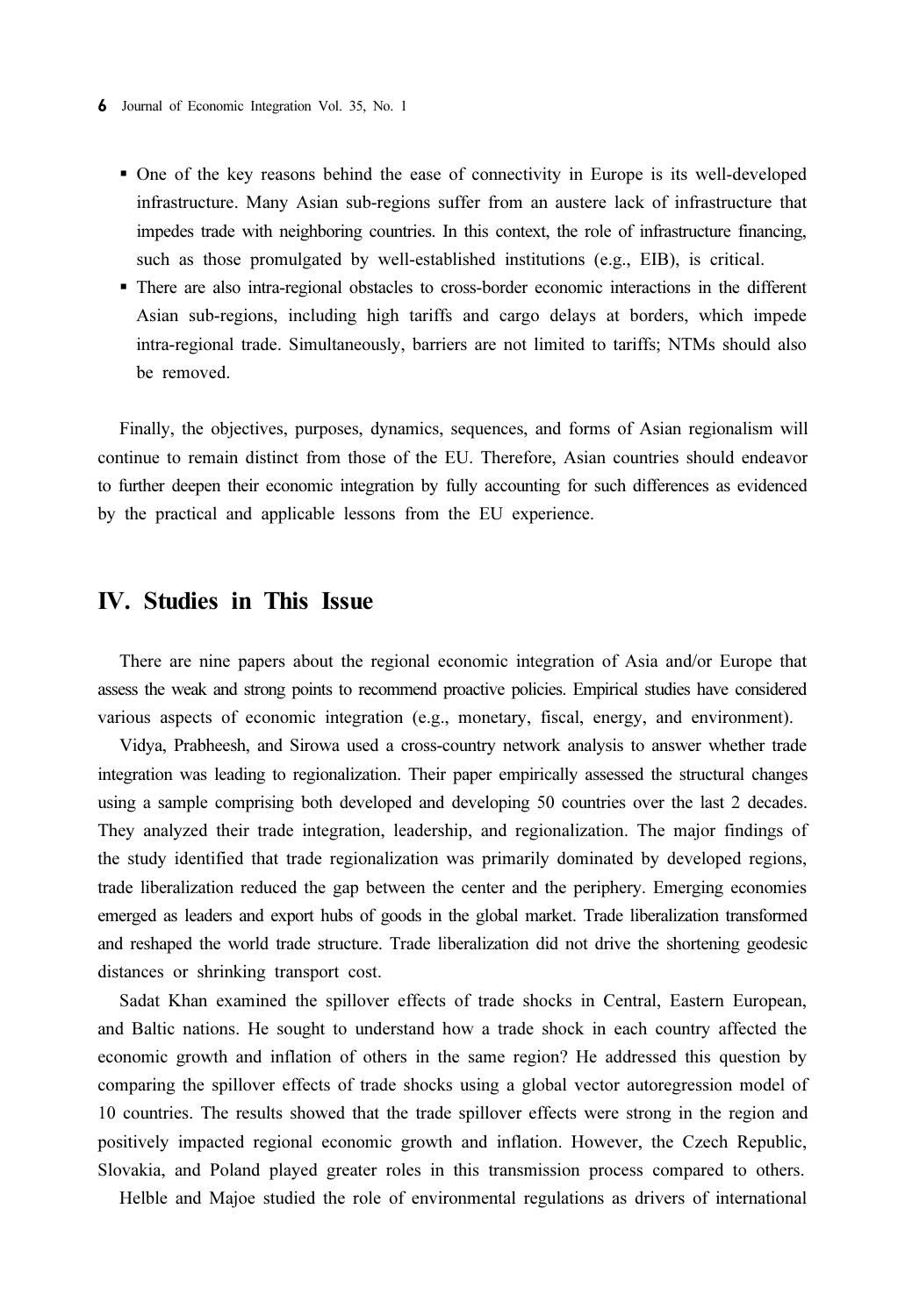trade. International trade is a key mechanism promoting the diffusion of energy-efficient technologies. However, little is still known how environmental regulations, such as those aimed at increasing energy efficiencies, have affected international trade in environmental and green goods. This paper studied the case of the Energy Performance of Buildings Directive, which was adopted in 2010 by the EU. The paper found strong evidence that EU member states that implemented the directive, gained substantially higher import volumes of environmental products at possibly lower prices. The study showed that the implementation of environmental regulations could spur the international trade of environmental products.

Venkatachalam studied South Asia's economic integration with East Asia with a focus on India. The economic integration of South and East Asia has advanced steadily since the 1990s, fueled by domestic reforms and the emergence of regional supply chains. Within South Asia, India has emerged as the largest trading partner and investment destination for East Asian economies. This paper assessed the experiences of South and East Asian economic integration by studying interesting questions about how much trade integration has achieved and what has impeded further integration. The study found that trade and investment linkages had grown casually. However, attaining the full potentials of economic integration were constrained by the insufficient depth in the application of existing trade agreements. This included barriers to service trade and poor infrastructure connectivity. The expansion of the Regional Comprehensive Economic Cooperation would significantly enhance greater economic integration in South Asia, particularly India with East Asia.

Nepal and Paija explored the stability of the money-demand function in the South Asian Association for Regional Cooperation. They studied the causality of relationships among money demand, real income, price, and interest rate while focusing on South Asia for the period 1986-2017, based on panel data analysis. The empirical results highlighted a feedback loop between money demand and real income. However, it also revealed a short-run unidirectional causality stemming from price and interest rate to real income. It also found that there was a long-run bidirectional causality amongst these variables. The results indicate that the money-demand function was stable in South Asian economies during the considered time period. Therefore, money supply could be used as an appropriate instrument of monetary policy by the central banks of these countries to achieve overall price and macroeconomic stability.

Panthamit and Chaiboonsri identified the main determinants of China's outward foreign direct investment (OFDI) in the greater Mekong sub-region using a Bayesian panel-data approach. The results of the study showed that a higher economic growth rate, gross domestic product, and political stability tended to increase the likelihood of receiving Chinese OFDIs. However, higher foreign direct investment performance, inflation rate, rule of law, and business freedom tended to decrease the probability of receiving Chinese OFDIs. Compared to previous studies that only assessed economic variables, the innovation of this research lay in their inclusion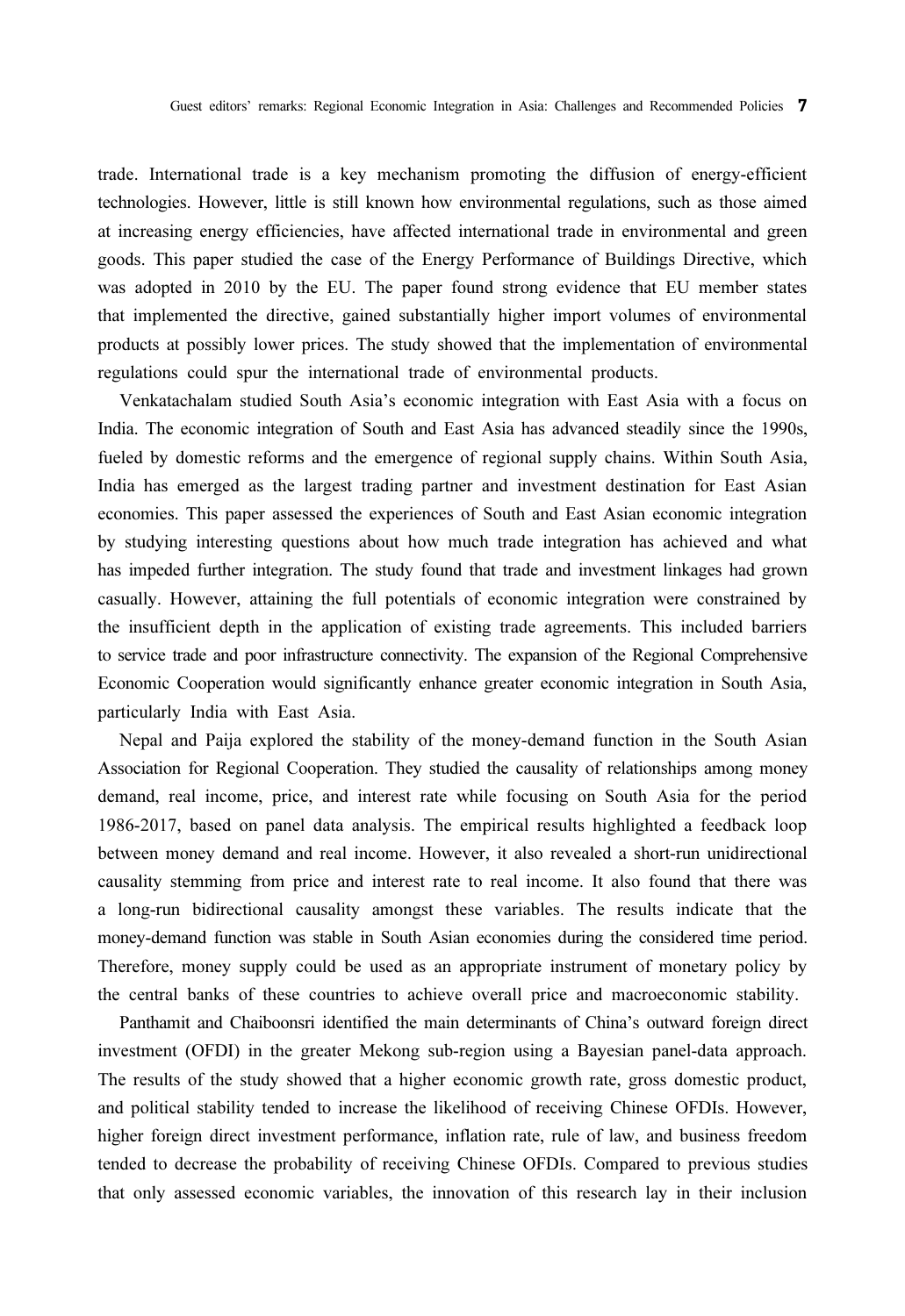of socio-political variables.

Shi and Yao assessed the economic integration in Southeast Asia in a case study of the Association of Southeast Asian Nations power grid. The ASEAN Power Grid provided an interesting example of how and why beneficial economic integration might not proceed well. This paper compared Europe's experiences of energy-market integration with those of the ASEAN, identifying two models of regional power connectivity from the EU and Nordic Power Pool. The bottom-up approach in the Nordic Power Pool suggested that, unlike the EU, the ASEAN could still promote regional power connectivity without a super-national authority. The paper further suggested that the ASEAN Power Grid should not be limited by political boundaries to achieve the full benefits of recognition, cost-benefit sharing, soft enforcement mechanisms, and human resources.

Rasoulinezhad used panel-gravity analysis to study the energy trade and economic integration between the Commonwealth of Independent States (CIS) and China. The main findings of this paper revealed that the economic sizes of CIS members positively affected China's energy imports from the CIS. Furthermore, the CIS's annual energy export quantities to other countries than China significantly negatively impacted China's energy imports from the CIS. Regarding geographic distances, the findings showed a negative sign for the coefficient, meaning that geographical distance might have decelerated the flow of energy trade from the CIS to China. It also found that China's FDI in the CIS could determine and accelerate energy export flows running from CIS to China. The paper's major findings demonstrated a positive relationship between political risk in the CIS and the energy importing flows of China.

Kumari Selvarajan studied the dynamic relationships between financial integration and growth in Asian regions. Specifically, the study investigated the financial-growth nexus during the pre-crisis (1980-1995), post-crisis (1998-2015), and throughout the study period (1980-2015). The results showed a significant financial-growth relationship during the pre-crisis period. However, the impact waned during the post-crisis and overall time periods. The results offered hints to policymakers about the heterogeneity of each country, and the extent to which EU financial integration should be emulated.

### References

Balassa, B. (1961). The Theory of Economic Integration, Irwin, Homewood. EIB (European Investment Bank) (2016). Better infrastructure, better economy, Luxembourg. Fella, S. (2002). "Introduction: Unity in Diversity - the Challenge for EU," European Integration in

21st century: Unity in Diversity? Eds. M. Farrell, S. Fella and M. Newman. Surrey: Sage Publications. Melo, J. D., and A. Nicita (2018). "Non-Tariff Measures: Scope and Overview," in Non-tariff Measures: